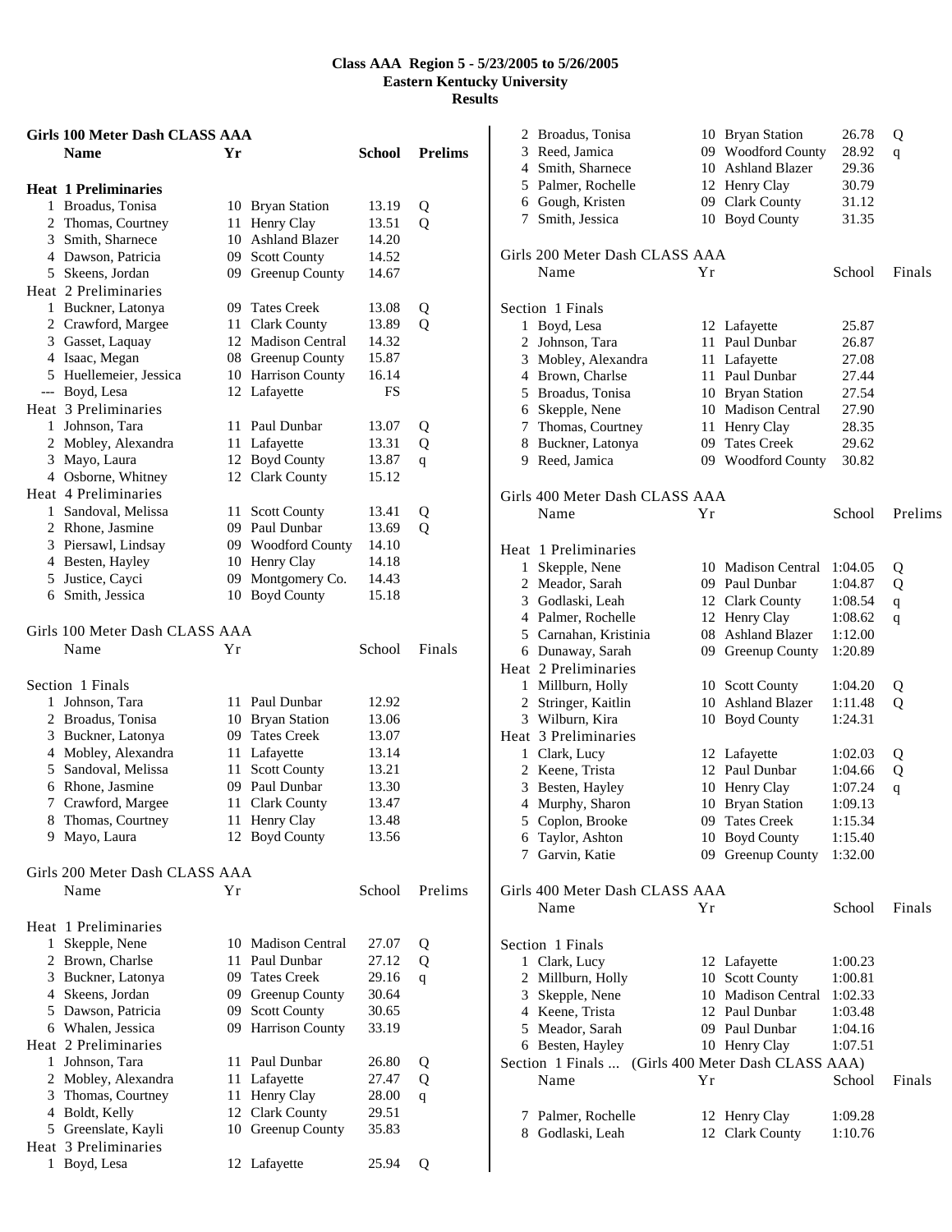|           | Girls 800 Meter Run CLASS AAA     |                               |            |        |   | Name                              | Yr |                                     | School  | Prelims |
|-----------|-----------------------------------|-------------------------------|------------|--------|---|-----------------------------------|----|-------------------------------------|---------|---------|
|           | Name                              | Yr                            | School     | Finals |   |                                   |    |                                     |         |         |
|           |                                   |                               |            |        |   | Heat 1 Preliminaries              |    |                                     |         |         |
| Section 1 |                                   |                               |            |        |   | 1 Tackett, Alayna                 |    | 12 Boyd County                      | 16.83   | Q       |
|           | 1 Ellington, Maria                | 10 Paul Dunbar                | 2:25.89    |        |   | 2 Northington, Janel              |    | 10 Lafayette                        | 17.61   | Q       |
|           | 2 Steinmetz, Laura                | 10 Paul Dunbar                | 2:26.73    |        |   | 3 Patterson, Paige                |    | 09 Tates Creek                      | 18.58   | Q       |
| 3         | Gailey, Christina                 | 09 Tates Creek                | 2:30.59    |        |   | 4 Bellis-Jones, Heather           |    | 10 Harrison County                  | 19.55   | Q       |
|           | 4 Grieshaber, Kim                 | 11 Woodford County 2:32.14    |            |        |   | 5 Mullholand, Kara                |    | 09 Greenup County                   | 20.16   |         |
|           | 5 Etherington, Amy                | 10 Woodford County 2:34.77    |            |        |   | 6 Clark, Tika                     |    | 09 Paul Dunbar                      | 20.40   |         |
|           | 6 Fleischer, Lindsey              | 09 Lafayette                  | 2:35.55    |        | 7 | Marcum, Carrie                    |    | 12 Scott County                     | 20.85   |         |
|           | 7 Antel, Sara                     | 09 Tates Creek                | 2:47.56    |        |   | 8 Stanton, Korrey                 |    | 10 Clark County                     | 27.93   |         |
| 8         | Drinkard, Rebecca                 | Madison Central 2:53.04<br>10 |            |        |   | Heat 2 Preliminaries              |    |                                     |         |         |
| 9.        | Tussey, Emily                     | 10 Madison Central 2:53.11    |            |        |   | 1 Gray, Katelyn                   |    | 10 Harrison County                  | 16.83   | Q       |
|           | 10 Back, Marisa                   | Montgomery Co. 2:53.13<br>11  |            |        |   | 2 Arthur, Katie                   |    | 10 Paul Dunbar                      | 17.04   | Q       |
|           | 11 Rush, Anna                     | 11 Harrison County            | 2:53.18    |        |   | Brown, Brittany                   |    | 12 Tates Creek                      | 18.04   |         |
|           |                                   |                               | 2:56.02    |        | 3 |                                   |    |                                     |         | Q       |
|           | 12 Martin, Jessie                 | 12 Henry Clay                 |            |        |   | 4 Mayo, Laura                     |    | 12 Boyd County                      | 18.53   | Q       |
|           | 13 Rodkey, Corey                  | 09 Ashland Blazer             | 2:56.87    |        | 5 | Howard, Vanessa                   |    | 10 Scott County                     | 19.15   | q       |
|           | 14 Contreras, Noelani             | 10 Henry Clay                 | 2:58.41    |        | 6 | Boggs, Megan                      |    | 09 Greenup County                   | 20.71   |         |
|           | 15 Johnson, Jenni                 | <b>Scott County</b><br>12     | 2:59.76    |        |   | 7 Holt, Samantha                  |    | 10 Lafayette                        | 20.89   |         |
|           | 16 Graham, Tabitha                | 10 Clark County               | 3:17.20    |        |   |                                   |    |                                     |         |         |
|           | 17 Wilburn, Mickie                | 06 Boyd County                | 3:26.58    |        |   | Girls 100 Meter Hurdles CLASS AAA |    |                                     |         |         |
|           | 18 Spurgeon, Hillary              | 10 Clark County               | 3:49.68    |        |   | Name                              | Υr |                                     | School  | Finals  |
|           |                                   |                               |            |        |   |                                   |    |                                     |         |         |
|           | Girls 1600 Meter Run CLASS AAA    |                               |            |        |   | Section 1 Finals                  |    |                                     |         |         |
|           | Name                              | Υr                            | School     | Finals |   | 1 Tackett, Alayna                 |    | 12 Boyd County                      | 16.35   |         |
|           |                                   |                               |            |        |   | 2 Gray, Katelyn                   |    | 10 Harrison County                  | 17.08   |         |
| Section 1 |                                   |                               |            |        | 3 | Arthur, Katie                     |    | 10 Paul Dunbar                      | 17.24   |         |
|           | 1 Ellington, Maria                | 10 Paul Dunbar                | 5:17.59    |        |   | 4 Northington, Janel              |    | 10 Lafayette                        | 17.27   |         |
|           | 2 Steinmetz, Laura                | 10 Paul Dunbar                | 5:25.10    |        |   | 5 Patterson, Paige                |    | 09 Tates Creek                      | 18.31   |         |
|           | 3 Halasek, Andrea                 | 12 Scott County               | 5:28.55    |        |   | 6 Mayo, Laura                     |    | 12 Boyd County                      | 18.54   |         |
|           | 4 Grieshaber, Kim                 | 11 Woodford County 5:28.84    |            |        | 7 | Brown, Brittany                   |    | 12 Tates Creek                      | 19.06   |         |
|           | 5 Gailey, Christina               | <b>Tates Creek</b><br>09      | 5:37.49    |        | 8 | Howard, Vanessa                   |    | 10 Scott County                     | 19.18   |         |
|           |                                   |                               |            |        | 9 | Bellis-Jones, Heather             |    | 10 Harrison County                  | 19.34   |         |
|           | 6 Etherington, Amy                | 10 Woodford County 5:47.19    |            |        |   |                                   |    |                                     |         |         |
|           | 7 Elswich, Jo                     | 10 Lafayette                  | 6:09.81    |        |   |                                   |    |                                     |         |         |
|           | 8 Eigel, Glenna                   | 10 Scott County               | 6:15.72    |        |   | Girls 300 Meter Hurdles CLASS AAA |    |                                     |         |         |
|           | 9 Martin, Jessie                  | 12 Henry Clay                 | 6:24.59    |        |   | Name                              | Yr |                                     | School  | Prelims |
|           | 10 Back, Marisa                   | Montgomery Co. 6:31.17<br>11  |            |        |   |                                   |    |                                     |         |         |
| 11        | Drinkard, Rebecca                 | 10 Madison Central 6:51.42    |            |        |   | Heat 1 Preliminaries              |    |                                     |         |         |
|           | 12 Tussey, Emily                  | 10 Madison Central 6:57.10    |            |        |   | 1 Gray, Katelyn                   |    | 10 Harrison County                  | 51.69   | Q       |
|           | 13 Wilburn, Mickie                | 06 Boyd County                | 7:11.93    |        |   | 2 Northington, Janel              |    | 10 Lafayette                        | 53.59   | Q       |
|           | 14 Kramer, Meredith               | 10 Montgomery Co. 7:24.47     |            |        |   | 3 Crawford, Margee                |    | 11 Clark County                     | 55.19   | Q       |
|           | 15 Runyon, Cassey                 | 09 Clark County               | 7:58.60    |        |   | 4 Patterson, Paige                |    | 09 Tates Creek                      | 55.58   | Q       |
|           | 16 Wilburn, Kira                  | 10 Boyd County                | 8:45.81    |        |   | 5 Marcum, Carrie                  |    | 12 Scott County                     | 57.07   | q       |
|           | --- Thornberry, Rachel            | 09 Harrison County            | <b>DNF</b> |        | 6 | Bellis-Jones, Heather             |    | 10 Harrison County                  | 59.82   |         |
|           |                                   |                               |            |        | 7 | Holt, Samantha                    |    | 10 Lafayette                        | 1:01.05 |         |
|           | Girls 3200 Meter Run CLASS AAA    |                               |            |        |   | 8 Taylor, Ashton                  |    | 10 Boyd County                      | 1:09.69 |         |
|           | Name                              | Yr                            | School     | Finals |   | Heat 2 Preliminaries              |    |                                     |         |         |
|           |                                   |                               |            |        |   | 1 Arthur, Katie                   |    | 10 Paul Dunbar                      | 51.01   | Q       |
| Section 1 |                                   |                               |            |        |   | 2 Gool, Rachael                   |    | 12 Boyd County                      | 53.85   | Q       |
|           | 1 Halasek, Andrea                 | 12 Scott County               | 11:57.09   |        |   | 3 Howard, Vanessa                 |    | 10 Scott County                     | 56.08   | Q       |
|           | 2 Steinmetz, Laura                | 10 Paul Dunbar                | 12:12.65   |        |   |                                   |    | 09 Paul Dunbar                      | 57.56   |         |
|           |                                   | 09 Tates Creek                | 12:15.44   |        | 4 | Clark, Tika                       |    |                                     |         | Q       |
|           | 3 Stichnot, Bridget               |                               |            |        |   | 5 Stringer, Kaitlin               |    | 10 Ashland Blazer                   | 57.72   |         |
|           | 4 Stichnot, Madalyn               | 07 Tates Creek                | 12:31.17   |        |   | Heat 2 Preliminaries              |    | (Girls 300 Meter Hurdles CLASS AAA) |         |         |
|           | 5 Boyce, Lindsay                  | 10 Woodford County12:53.86    |            |        |   | Name                              | Υr |                                     | School  | Prelims |
|           | 6 Rotramel, Julie                 | 10 Lafayette                  | 13:43.73   |        |   |                                   |    |                                     |         |         |
| 7         | Martin, Jessie                    | 12 Henry Clay                 | 14:46.50   |        |   | 6 Mullholand, Kara                |    | 09 Greenup County                   | 1:00.81 |         |
| 8         | Gostomski, Jillian                | 10 Henry Clay                 | 14:55.75   |        |   | 7 Boggs, Megan                    |    | 09 Greenup County 1:01.78           |         |         |
|           | Adams, Amy                        | 08 Ashland Blazer             | <b>DNF</b> |        |   |                                   |    |                                     |         |         |
|           | --- Davis, Colleen                | 11 Paul Dunbar                | DQ         |        |   | Girls 300 Meter Hurdles CLASS AAA |    |                                     |         |         |
|           |                                   |                               |            |        |   | Name                              | Yr |                                     | School  | Finals  |
|           | Girls 100 Meter Hurdles CLASS AAA |                               |            |        |   |                                   |    |                                     |         |         |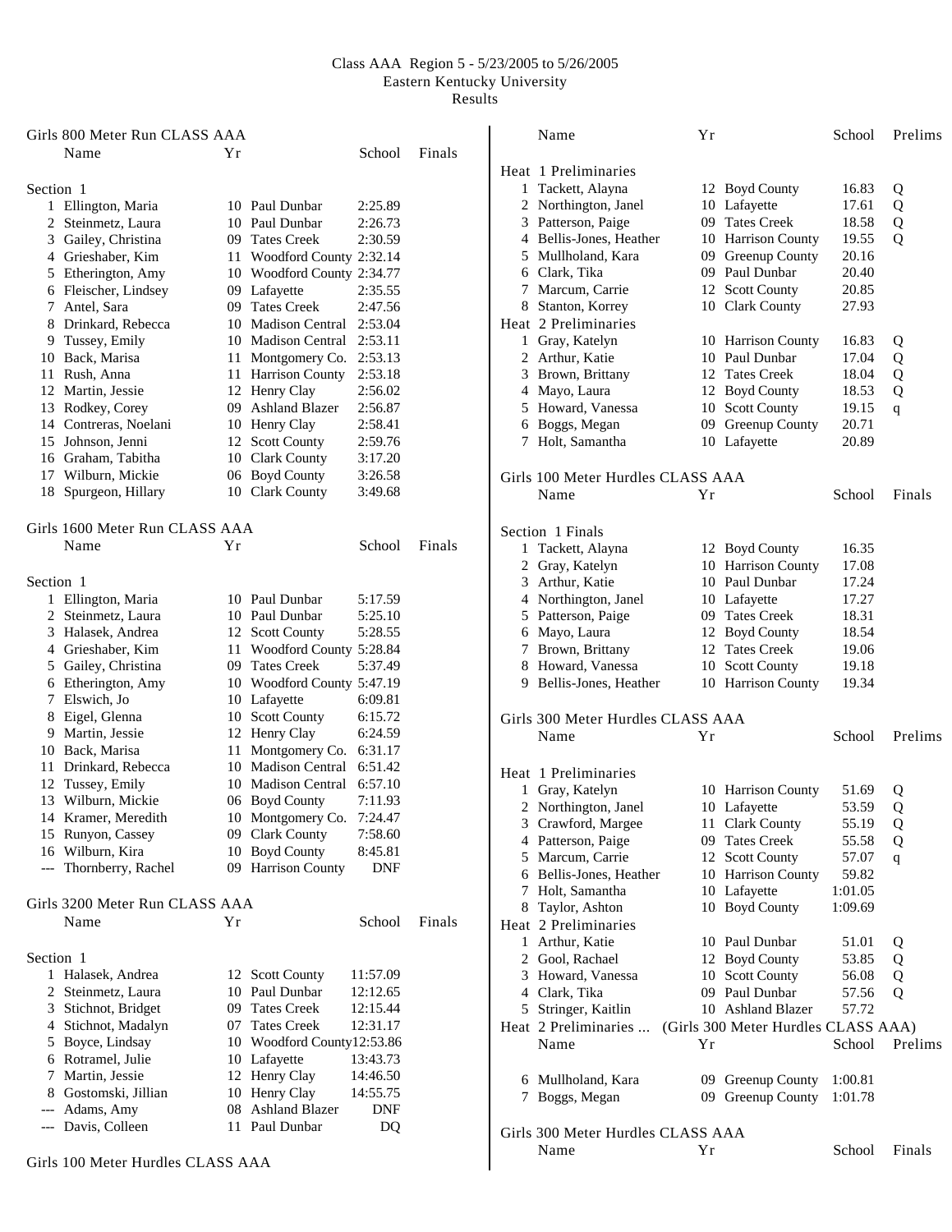|   | Section 1 Finals                  |    |                        |         |   |
|---|-----------------------------------|----|------------------------|---------|---|
|   | 1 Arthur, Katie                   |    | 10 Paul Dunbar         | 50.09   |   |
|   | 2 Gray, Katelyn                   |    | 10 Harrison County     | 50.93   |   |
|   | 3 Northington, Janel              |    | 10 Lafayette           | 51.57   |   |
|   | 4 Gool, Rachael                   |    | 12 Boyd County         | 52.87   |   |
|   | 5 Patterson, Paige                |    | 09 Tates Creek         | 54.89   |   |
|   | 6 Crawford, Margee                | 11 | <b>Clark County</b>    |         |   |
|   |                                   |    |                        | 56.60   |   |
|   | 7 Howard, Vanessa                 |    | 10 Scott County        | 57.93   |   |
|   | 8 Marcum, Carrie                  | 12 | <b>Scott County</b>    | 58.05   |   |
|   | --- Clark, Tika                   |    | 09 Paul Dunbar         | DQ      |   |
|   | Girls 4x100 Meter Relay CLASS AAA |    |                        |         |   |
|   | Team                              |    | Relay                  | Prelims |   |
|   |                                   |    |                        |         |   |
|   | Heat 1 Preliminaries              |    |                        |         |   |
| 1 | Henry Clay                        |    |                        | 53.12   | Q |
|   | 1) Besten, Hayley 10              |    | 2) Riggins, Carrie 10  |         |   |
|   | 3) Thomas, Courtney 11            |    | 4) Price, Raven 09     |         |   |
|   | 2 Tates Creek                     |    |                        | 54.52   | Q |
|   | 1) Brown, Brittany 12             |    | 2) Buckner, Latonya 09 |         |   |
|   | 3) Patterson, Paige 09            |    | 4) Theobald, Kari 10   |         |   |
|   | 3 George Rogers Clark             |    |                        | 55.46   | Q |
|   | 1) Boldt, Kelly 12                |    | 2) Godlaski, Leah 12   |         |   |
|   | 3) Osborne, Whitney 12            |    | 4) Crawford, Margee 11 |         |   |
|   | 4 Ashland Blazer                  |    |                        | 57.14   |   |
|   |                                   |    |                        |         | Q |
|   | 1) Jordan, Chantae 10             |    | 2) Smith, Sharnece 10  |         |   |
|   | 3) Carnahan, Kristinia 08         |    | 4) Nall, Deanna 09     |         |   |
|   | 5 Montgomery County               |    |                        | 58.81   |   |
|   | 1) Clark, Felicia 11              |    | 2) Justice, Cayci 09   |         |   |
|   | 3) Jones, Audie 10                |    | 4) Roberts, Kim 11     |         |   |
|   | Heat 2 Preliminaries              |    |                        |         |   |
|   | 1 Paul Dunbar                     |    |                        | 50.85   | Q |
|   | 1) Johnson, Tara 11               |    | 2) Brown, Charlse 11   |         |   |
|   | 3) Pressly, Jenean 11             |    | 4) Rhone, Jasmine 09   |         |   |
|   | 2 Bryan Station                   |    |                        | 53.71   | Q |
|   | 1) Broadus, Tonisa 10             |    | 2) Griggs, Aimee 09    |         |   |
|   | 3) Johnson, Kimbri 10             |    | 4) Walker, Tamica 10   |         |   |
|   | 3 Woodford County                 |    |                        | 54.75   | Q |
|   | 1) Piersawl, Lindsay 09           |    | 2) Penny, Amber 11     |         |   |
|   | 3) Reed, Jamica 09                |    | 4) Jackson, Cesilly 09 |         |   |
|   | 4 Madison Central                 |    |                        | 55.67   | Q |
|   | 1) Rogers, Britany 10             |    | 2) Jones, Devyn 10     |         |   |
|   | 3) Gasset, Laquay 12              |    | 4) Lewis, Kiki 11      |         |   |
|   | 5 Harrison County                 |    |                        | 58.34   | q |
|   | 1) Huellemeier, Jessica 10        |    | 2) Kearns, Vonda 10    |         |   |
|   | 3) Switzer, Anah 09               |    | 4) Kane, Kali 11       |         |   |
|   | 6 Greenup County                  |    |                        | 59.15   |   |
|   |                                   |    |                        |         |   |
|   | 1) Skeens, Jordan 09              |    | 2) Riley, Samantha 09  |         |   |
|   | 3) Mullholand, Kara 09            |    | 4) Isaac, Megan 08     |         |   |
|   | 7 Boyd County                     |    |                        | 1:02.95 |   |
|   | 1) Easterling, Christen 09        |    | 2) Lohrmann, Misha 12  |         |   |
|   | 3) Smith, Jessica 10              |    | 4) Taylor, Ashton 10   |         |   |
|   | Girls 4x100 Meter Relay CLASS AAA |    |                        |         |   |
|   | Team                              |    | Relay                  | Finals  |   |
|   |                                   |    |                        |         |   |
|   | Section 1 Finals                  |    |                        |         |   |
|   | 1 Paul Dunbar                     |    |                        | 50.38   |   |
|   | 1) Johnson, Tara 11               |    | 2) Brown, Charlse 11   |         |   |
|   |                                   |    |                        |         |   |

1) Johnson, Tara 11<br>3) Pressly, Jenean 11

4) Rhone, Jasmine 09

|      | 2 Henry Clay                                         | 52.52                   |   |
|------|------------------------------------------------------|-------------------------|---|
|      | 1) Besten, Hayley 10                                 | 2) Riggins, Carrie 10   |   |
|      | 3) Thomas, Courtney 11                               | 4) Price, Raven 09      |   |
|      | 3 Tates Creek                                        | 52.71                   |   |
|      | 1) Brown, Brittany 12                                | 2) Buckner, Latonya 09  |   |
|      | 3) Patterson, Paige 09                               | 4) Theobald, Kari 10    |   |
|      | 4 Bryan Station                                      | 53.13                   |   |
|      | 1) Broadus, Tonisa 10                                | 2) Griggs, Aimee 09     |   |
|      | 3) Johnson, Kimbri 10                                | 4) Walker, Tamica 10    |   |
|      | 5 George Rogers Clark                                | 54.41                   |   |
|      | 1) Boldt, Kelly 12                                   | 2) Godlaski, Leah 12    |   |
|      | 3) Osborne, Whitney 12                               | 4) Crawford, Margee 11  |   |
|      | 6 Woodford County                                    | 54.46                   |   |
|      | 1) Piersawl, Lindsay 09                              | 2) Penny, Amber 11      |   |
|      | 3) Reed, Jamica 09                                   | 4) Jackson, Cesilly 09  |   |
| 7    | <b>Madison Central</b>                               | 56.23                   |   |
|      | 1) Rogers, Britany 10                                | 2) Jones, Devyn 10      |   |
|      | 3) Gasset, Laquay 12                                 | 4) Lewis, Kiki 11       |   |
| 8    | <b>Ashland Blazer</b>                                | 56.68                   |   |
|      | 1) Jordan, Chantae 10                                | 2) Smith, Sharnece 10   |   |
|      | 3) Carnahan, Kristinia 08                            | 4) Nall, Deanna 09      |   |
| 9.   | <b>Harrison County</b>                               | 58.32                   |   |
|      | 1) Huellemeier, Jessica 10                           | 2) Miller, Lindsey 10   |   |
|      | 3) Switzer, Anah 09                                  | 4) Kane, Kali 11        |   |
|      |                                                      |                         |   |
|      | Girls 4x200 Meter Relay CLASS AAA                    |                         |   |
|      | Team                                                 | Prelims<br>Relay        |   |
|      |                                                      |                         |   |
|      | Heat 1 Preliminaries                                 |                         |   |
|      | 1 Lafayette                                          | 1:48.26                 | Q |
|      | 1) Northington, Janel 10                             | 2) Clark, Lucy 12       |   |
|      | 3) Boyd, Lesa 12                                     | 4) Mobley, Alexandra 11 |   |
|      | 2 Madison Central                                    | 1:55.05                 | Q |
|      | 1) Rogers, Britany 10                                | 2) Drinkard, Jill 10    |   |
|      | 3) Jones, Devyn 10                                   | 4) Skepple, Nene 10     |   |
|      | 3 Tates Creek                                        | 1:56.96                 | Q |
|      | 1) Buckner, Latonya 09                               | 2) Hawthorne, Jayme 11  |   |
|      | 3) Patterson, Paige 09                               | 4) Theobald, Kari 10    |   |
|      | 4 Woodford County                                    | 1:57.23                 | Q |
|      | 1) Piersawl, Lindsay 09                              | 2) Black, Randi 12      |   |
|      | 3) Penny, Amber 11                                   | 4) Reed, Jamica 09      |   |
|      | 5 Harrison County                                    | 2:04.44                 | q |
|      | 1) Cummins, Stormi 10                                | 2) Kane, Kali 11        |   |
|      | 3) Miller, Lindsey 10                                | 4) Switzer, Anah 09     |   |
| 6    | <b>Boyd County</b>                                   | 2:05.39                 |   |
|      | 1) Gool, Rachael 12                                  | 2) Gool, Stephanie 12   |   |
|      | 3) Lohrmann, Misha 12                                | 4) Smith, Jessica 10    |   |
| Heat | 1 Preliminaries  (Girls 4x200 Meter Relay CLASS AAA) |                         |   |
|      | Team                                                 | Prelims<br>Relay        |   |
|      |                                                      |                         |   |
|      | 7 Montgomery County                                  | 2:17.33                 |   |
|      | 1) Hall, Ashley 07                                   | 2) Banks, Ashley 06     |   |
|      | 3) Gannon, Janet 07                                  | 4) Hill, Leah 06        |   |
|      | Heat 2 Preliminaries                                 |                         |   |
| 1    | Paul Dunbar                                          | 1:45.95                 | Q |
|      | 1) Brown, Charlse 11                                 | 2) Johnson, Tara 11     |   |
|      | 3) Pressly, Chantelle 09                             | 4) Pressly, Jenean 11   |   |
|      | 2 Bryan Station                                      | 1:52.89                 | Q |
|      | 1) Broadus, Tonisa 10                                | 2) Griggs, Aimee 09     |   |
|      | 3) Johnson, Kimbri 10                                | 4) Murphy, Sharon 10    |   |
| 3    | Henry Clay                                           | 1:53.28                 | Q |
|      |                                                      |                         |   |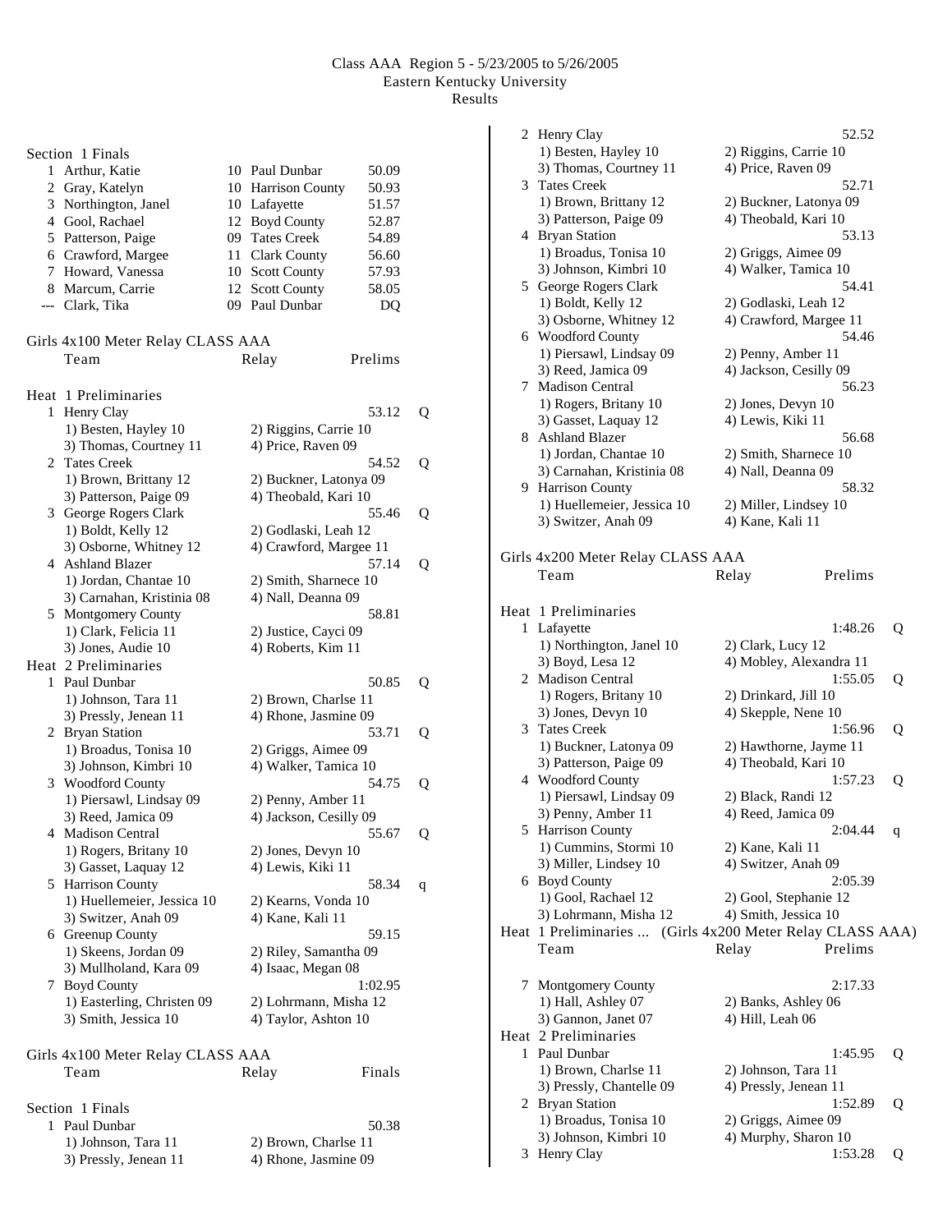|       | 1) Palmer, Rochelle 12<br>3) Thomas, Courtney 11<br>4 Scott County | 2) Riggins, Carrie 10<br>4) Price, Raven 09<br>1:55.75 | Q |
|-------|--------------------------------------------------------------------|--------------------------------------------------------|---|
|       | 1) Millburn, Holly 10<br>3) Sandoval, Melissa 11                   | 2) Johnston, Liz 10<br>4) Dawson, Patricia 09          |   |
|       | 5 Greenup County                                                   | 2:08.43                                                |   |
|       | 1) Royster, Kelsey 11                                              | 2) Riley, Samantha 09                                  |   |
|       | 3) Boggs, Megan 09                                                 | 4) Loan, Ashley 11                                     |   |
|       | 6 George Rogers Clark                                              | 2:11.05                                                |   |
|       | 1) Andreas, Shannon 09                                             | 2) Shelly, Haleigh 09                                  |   |
|       | 3) Gough, Kristen 09                                               | 4) Graham, Tabitha 10                                  |   |
| $---$ | <b>Ashland Blazer</b>                                              | DNF                                                    |   |
|       | 1) Bennett, Caitlin 09                                             | 2) Carnahan, Kristinia 08                              |   |
|       | 3) Jordan, Chantae 10                                              | 4) Nall, Deanna 09                                     |   |
|       |                                                                    |                                                        |   |
|       | Girls 4x200 Meter Relay CLASS AAA                                  |                                                        |   |
|       | Team                                                               | Relay<br>Finals                                        |   |
|       |                                                                    |                                                        |   |
|       | Section 1 Finals                                                   |                                                        |   |
|       | 1 Paul Dunbar                                                      | 1:44.92                                                |   |
|       | 1) Brown, Charlse 11                                               |                                                        |   |
|       | 3) Pressly, Chantelle 09                                           | 2) Johnson, Tara 11<br>4) Pressly, Jenean 11           |   |
|       | 2 Lafayette                                                        | 1:47.18                                                |   |
|       | 1) Northington, Janel 10                                           | 2) Clark, Lucy 12                                      |   |
|       | 3) Boyd, Lesa 12                                                   | 4) Mobley, Alexandra 11                                |   |
| 3     | <b>Bryan Station</b>                                               | 1:51.78                                                |   |
|       | 1) Broadus, Tonisa 10                                              | 2) Griggs, Aimee 09                                    |   |
|       | 3) Johnson, Kimbri 10                                              | 4) Walker, Tamica 10                                   |   |
|       | 4 Henry Clay                                                       | 1:51.92                                                |   |
|       | 1) Palmer, Rochelle 12                                             | 2) Riggins, Carrie 10                                  |   |
|       | 3) Thomas, Courtney 11                                             | 4) Price, Raven 09                                     |   |
|       | 5 Scott County                                                     | 1:52.76                                                |   |
|       | 1) Millburn, Holly 10                                              | 2) Johnston, Liz 10                                    |   |
|       | 3) Sandoval, Melissa 11                                            | 4) Wilson, Sarah 11                                    |   |
| 6     | <b>Tates Creek</b>                                                 | 1:53.31                                                |   |
|       | 1) Buckner, Latonya 09                                             | 2) Hawthorne, Jayme 11                                 |   |
|       | 3) Patterson, Paige 09                                             | 4) Theobald, Kari 10                                   |   |
|       | 7 Madison Central                                                  | 1:55.16                                                |   |
|       | 1) Rogers, Britany 10                                              | 2) Drinkard, Jill 10                                   |   |
|       | 3) Jones, Devyn 10                                                 | 4) Skepple, Nene 10                                    |   |
| 8     | <b>Woodford County</b>                                             | 1:55.31                                                |   |
|       | 1) Piersawl, Lindsay 09                                            | 2) Black, Randi 12                                     |   |
|       | 3) Penny, Amber 11                                                 | 4) Reed, Jamica 09                                     |   |
| 9.    | <b>Harrison County</b>                                             | 2:03.15                                                |   |
|       | 1) Cummins, Stormi 10                                              | 2) Kane, Kali 11                                       |   |
|       | 3) Miller, Lindsey 10                                              | 4) Switzer, Anah 09                                    |   |
|       |                                                                    |                                                        |   |
|       | Girls 4x400 Meter Relay CLASS AAA                                  |                                                        |   |
|       | Team                                                               | Prelims<br>Relay                                       |   |
|       |                                                                    |                                                        |   |
|       | Heat 1 Preliminaries                                               |                                                        |   |
| 1     | Lafayette                                                          | 4:13.53                                                | Q |
|       | 1) Fleischer, Lindsey 09                                           | 2) Mobley, Alexandra 11                                |   |
|       | 3) Boyd, Lesa 12                                                   | 4) Clark, Lucy 12                                      |   |
|       | 2 Scott County                                                     | 4:15.62                                                | Q |
|       | 1) Millburn, Holly 10                                              | 2) Wilson, Sarah 11                                    |   |
|       | 3) Johnston, Liz 10                                                | 4) Halasek, Andrea 12                                  |   |
|       | 3 Henry Clay                                                       | 4:37.63                                                | Q |
|       | 1) Riggins, Carrie 10                                              | 2) Besten, Hayley 10                                   |   |
|       | 3) Palmer, Rochelle 12                                             | 4) Price, Raven 09                                     |   |
|       | 4 Bryan Station                                                    | 4:42.63                                                | Q |

|              | 1) Griggs, Aimee 09               | 2) Johnson, Kimbri 10                                 |   |
|--------------|-----------------------------------|-------------------------------------------------------|---|
|              | 3) Murphy, Sharon 10              | 4) Walker, Tamica 10                                  |   |
|              | 5 Tates Creek                     | 4:45.00                                               | q |
|              | 1) Theobald, Kari 10              | 2) Coplon, Brooke 09                                  |   |
|              | 3) Hawthorne, Jayme 11            | 4) Perkins, Jessica 08                                |   |
|              | 6 Harrison County                 | 4:45.15                                               |   |
|              | 1) Cummins, Stormi 10             | 2) Rush, Anna 11                                      |   |
|              | 3) Switzer, Anah 09               | 4) Thornberry, Rachel 09                              |   |
|              | Heat 2 Preliminaries              |                                                       |   |
| $\mathbf{1}$ | Paul Dunbar                       | 4:18.35                                               | Q |
|              | 1) Douglas, Jennifer 09           | 2) Keene, Trista 12                                   |   |
|              | 3) Pressly, Chantelle 09          | 4) Meador, Sarah 09                                   |   |
|              | 2 Woodford County                 | 4:28.92                                               |   |
|              | 1) Black, Randi 12                | 2) Boyce, Lindsay 10                                  | Q |
|              |                                   |                                                       |   |
|              | 3) Etherington, Amy 10            | 4) Grieshaber, Kim 11                                 |   |
|              | 3 Boyd County                     | 4:39.17                                               | Q |
|              | 1) Dillon, Annie 12               | 2) Gool, Rachael 12                                   |   |
|              | 3) Gool, Stephanie 12             | 4) Mayo, Laura 12                                     |   |
|              | 4 Madison Central                 | 4:53.49                                               | Q |
|              | 1) Champ, Stacy 10                | 2) Drinkard, Jill 10                                  |   |
|              | 3) Rogers, Britany 10             | 4) Skepple, Nene 10                                   |   |
| 5            | <b>Ashland Blazer</b>             | 5:02.02                                               |   |
|              | 1) Bennett, Caitlin 09            | 2) Carnahan, Kristinia 08                             |   |
|              | 3) Rodkey, Corey 09               | 4) Smith, Sharnece 10                                 |   |
|              |                                   |                                                       |   |
|              | Girls 4x400 Meter Relay CLASS AAA |                                                       |   |
|              | Team                              | Relay<br>Finals                                       |   |
|              |                                   |                                                       |   |
|              | Section 1 Finals                  |                                                       |   |
| 1            | Lafayette                         | 4:09.64                                               |   |
|              | 1) Fleischer, Lindsey 09          | 2) Mobley, Alexandra 11                               |   |
|              | 3) Boyd, Lesa 12                  | 4) Clark, Lucy 12                                     |   |
|              | 2 Scott County                    | 4:11.33                                               |   |
|              | 1) Millburn, Holly 10             | 2) Wilson, Sarah 11                                   |   |
|              | 3) Johnston, Liz 10               | 4) Sandoval, Melissa 11                               |   |
| 3            | Paul Dunbar                       | 4:14.12                                               |   |
|              | 1) Ellington, Maria 10            | 2) Keene, Trista 12                                   |   |
|              | 3) Pressly, Chantelle 09          | 4) Meador, Sarah 09                                   |   |
|              |                                   | Section 1 Finals  (Girls 4x400 Meter Relay CLASS AAA) |   |
|              | Team                              | Finals<br>Relay                                       |   |
|              |                                   |                                                       |   |
|              | 4 Woodford County                 | 4:24.46                                               |   |
|              | 1) Black, Randi 12                | 2) Boyce, Lindsay 10                                  |   |
|              | 3) Etherington, Amy 10            | 4) Grieshaber, Kim 11                                 |   |
|              |                                   |                                                       |   |
| 5            | Henry Clay                        | 4:28.70                                               |   |
|              | 1) Riggins, Carrie 10             | 2) Besten, Hayley 10                                  |   |
|              | 3) Palmer, Rochelle 12            | 4) Price, Raven 09                                    |   |
| 6            | <b>Boyd County</b>                | 4:35.15                                               |   |
|              | 1) Dillon, Annie 12               | 2) Gool, Rachael 12                                   |   |
|              | 3) Gool, Stephanie 12             | 4) Mayo, Laura 12                                     |   |
| 7            | <b>Tates Creek</b>                | 4:37.07                                               |   |
|              | 1) Theobald, Kari 10              | 2) Coplon, Brooke 09                                  |   |
|              | 3) Hawthorne, Jayme 11            | 4) Perkins, Jessica 08                                |   |
| 8.           | Madison Central                   | 4:38.25                                               |   |
|              | 1) Champ, Stacy 10                | 2) Drinkard, Jill 10                                  |   |
|              | 3) Rogers, Britany 10             | 4) Skepple, Nene 10                                   |   |
| 9            | <b>Bryan Station</b>              | 4:39.33                                               |   |
|              | 1) Griggs, Aimee 09               | 2) Johnson, Kimbri 10                                 |   |
|              | 3) Murphy, Sharon 10              | 4) Walker, Tamica 10                                  |   |
|              |                                   |                                                       |   |

Girls 4x800 Meter Relay CLASS AAA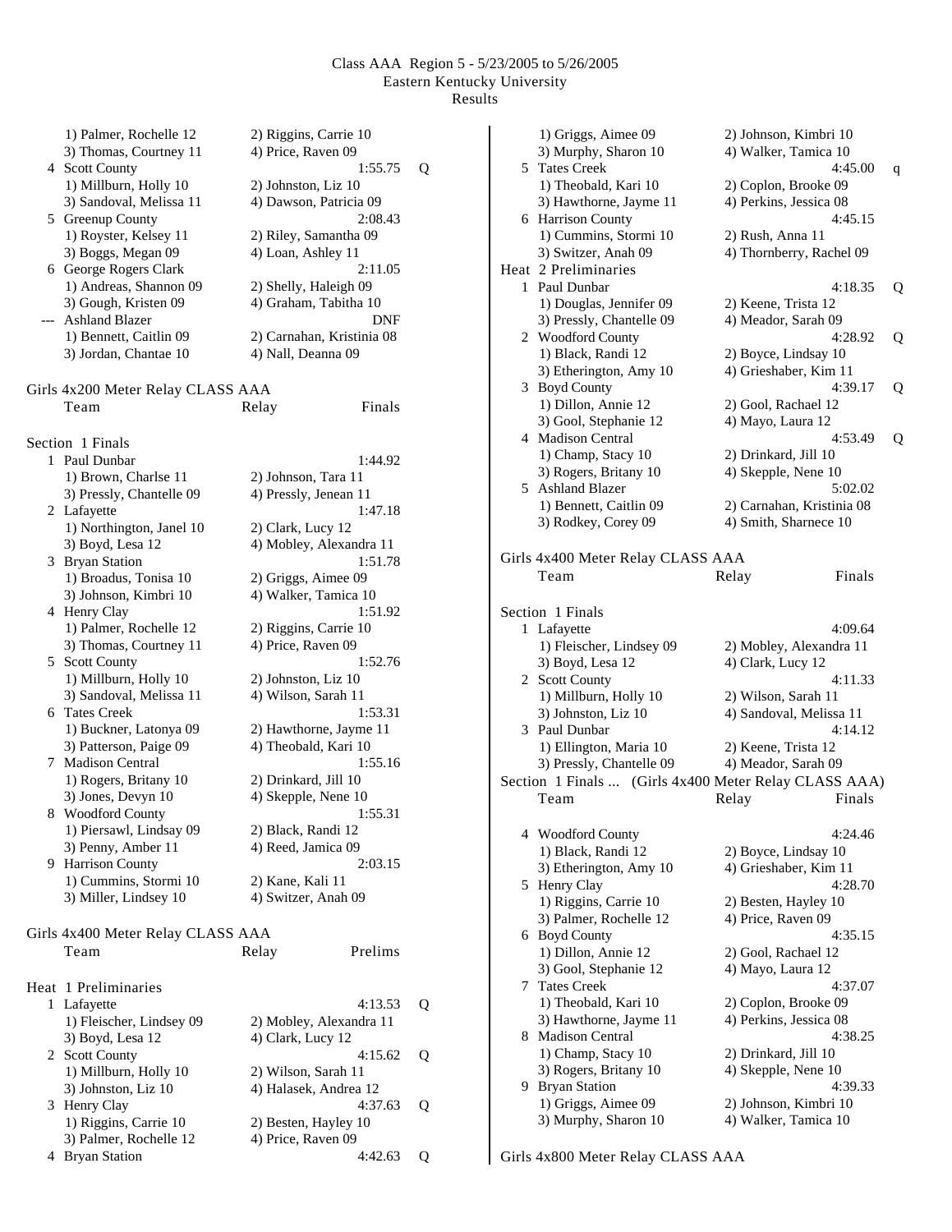|           | Team                          |     | Relay                    | Finals   |             |   |                                                   |    |                    |         |         |
|-----------|-------------------------------|-----|--------------------------|----------|-------------|---|---------------------------------------------------|----|--------------------|---------|---------|
|           |                               |     |                          |          |             |   | Boys 200 Meter Dash CLASS AAA                     |    |                    |         |         |
| Section 1 |                               |     |                          |          |             |   | Name                                              | Yr |                    | School  | Prelims |
|           | 1 Paul Dunbar                 |     |                          | 10:20.13 |             |   |                                                   |    |                    |         |         |
|           | 1) Bowlds, Katie 12           |     | 2) Bowlds, Megan 12      |          |             |   | Heat 1 Preliminaries                              |    |                    |         |         |
|           | 3) Keene, Trista 12           |     | 4) Yoshiki, Natsuko 10   |          |             |   | 1 Morton, Stephen                                 |    | 11 Bryan Station   | 23.03   | Q       |
|           | 2 Woodford County             |     |                          | 10:32.15 |             |   | 2 Heien, Robert                                   |    | 12 Henry Clay      | 23.73   | Q       |
|           | 1) Black, Randi 12            |     | 2) Boyce, Lindsay 10     |          |             |   | 3 Beach, Derrick                                  |    | 10 Greenup County  | 24.13   |         |
|           | 3) Etherington, Amy 10        |     | 4) Grieshaber, Kim 11    |          |             |   | 4 Pickens, Jamaal                                 |    | 10 Woodford County | 24.56   |         |
|           | 3 Tates Creek                 |     |                          | 10:47.49 |             |   | Heat 2 Preliminaries                              |    |                    |         |         |
|           | 1) Stichnot, Madalyn 07       |     | 2) Stichnot, Bridget 09  |          |             |   |                                                   |    |                    |         |         |
|           | 3) Gailey, Christina 09       |     | 4) Antel, Sara 09        |          |             |   | 1 Warford, Paul                                   |    | 11 Madison Central | 22.44   | Q       |
|           |                               |     |                          | 11:26.08 |             |   | 2 Shaw, Enrique                                   |    | 11 Lafayette       | 23.06   | Q       |
|           | 4 Lafayette                   |     |                          |          |             |   | 3 Wright, Wesley                                  |    | 10 Henry Clay      | 23.78   | q       |
|           | 1) Gilpin, Daisey 09          |     | 2) Fleischer, Lindsey 09 |          |             |   | 4 Benson, Brandon                                 |    | 11 Paul Dunbar     | 24.09   |         |
|           | 3) Rotramel, Julie 10         |     | 4) Elswich, Jo 10        |          |             |   | 5 Lewis, Rumeal                                   |    | 10 Harrison County | 24.77   |         |
|           | 5 Ashland Blazer              |     |                          | 12:06.56 |             |   | 6 Carter, Josh                                    |    | 09 Tates Creek     | 24.95   |         |
|           | 1) Adams, Amy 08              |     | 2) Stringer, Kaitlin 10  |          |             |   | 7 Ashcroft, Scott                                 |    | 09 Scott County    | 25.86   |         |
|           | 3) Rodkey, Corey 09           |     | 4) Gabbert, Laura 08     |          |             |   | Heat 3 Preliminaries                              |    |                    |         |         |
|           | 6 Henry Clay                  |     |                          | 12:14.30 |             |   | 1 Trumbo, CT                                      |    | 12 Paul Dunbar     | 22.86   | Q       |
|           | 1) Contreras, Noelani 10      |     | 2) Martin, Jessie 12     |          |             |   | 2 Baffour, Tony                                   |    | 12 Bryan Station   | 23.21   | Q       |
|           | 3) Rangel, Elizabeth 10       |     | 4) Gostomski, Jillian 10 |          |             | 3 | Skepple, St Claire                                |    | 11 Madison Central | 23.44   | q       |
|           |                               |     |                          |          |             |   | 4 Wingate, Quinton                                |    | 11 Tates Creek     | 23.67   | q       |
|           | Boys 100 Meter Dash CLASS AAA |     |                          |          |             |   | 5 Bland, James                                    |    | 11 Woodford County | 24.73   |         |
|           | Name                          | Yr  |                          | School   | Prelims     | 6 | Jefimow, Alex                                     |    | 12 Scott County    | 24.86   |         |
|           |                               |     |                          |          |             |   | 7 Lynem, Jordan                                   |    | 11 Lafayette       | 24.94   |         |
|           |                               |     |                          |          |             |   |                                                   |    |                    |         |         |
|           | Heat 1 Preliminaries          |     |                          |          |             |   | 8 Turner, Travis                                  |    | 10 Clark County    | 28.25   |         |
|           | 1 Warford, Paul               |     | 11 Madison Central       | 11.05    | Q           |   |                                                   |    |                    |         |         |
|           | 2 Trumbo, CT                  |     | 12 Paul Dunbar           | 11.23    | Q           |   | Boys 200 Meter Dash CLASS AAA                     |    |                    |         |         |
|           | 3 Heien, Robert               |     | 12 Henry Clay            | 11.66    | $\mathbf q$ |   | Name                                              | Yr |                    | School  | Finals  |
|           | 4 Bradley, Justin             |     | 11 Greenup County        | 12.13    |             |   |                                                   |    |                    |         |         |
|           | Heat 2 Preliminaries          |     |                          |          |             |   | Section 1 Finals                                  |    |                    |         |         |
|           | 1 Morton, Stephen             |     | 11 Bryan Station         | 11.22    | Q           |   | 1 Warford, Paul                                   |    | 11 Madison Central | 22.35   |         |
|           | 2 Wingate, Quinton            |     | 11 Tates Creek           | 11.64    | Q           |   | 2 Trumbo, CT                                      |    | 12 Paul Dunbar     | 22.56   |         |
|           | Shaw, Enrique                 |     | 11 Lafayette             | 11.81    | $\mathbf q$ |   |                                                   |    |                    |         |         |
| 4         | Beach, Derrick                |     | 10 Greenup County        | 11.92    |             |   | Section 1 Finals  (Boys 200 Meter Dash CLASS AAA) |    |                    |         |         |
| 5.        | Simmons, Thomas               |     | 11 Henry Clay            | 11.96    |             |   | Name                                              | Yr |                    | School  | Finals  |
|           | 6 Hill, Malcom                |     | 11 Madison Central       | 12.51    |             |   |                                                   |    |                    |         |         |
|           |                               |     |                          |          |             |   | 3 Morton, Stephen                                 |    | 11 Bryan Station   | 22.64   |         |
|           | 7 Copher, Doug                |     | 11 Montgomery Co.        | 12.56    |             |   | 4 Shaw, Enrique                                   |    | 11 Lafayette       | 23.26   |         |
|           | 8 Kersey, Aaron               |     | 12 Ashland Blazer        | 12.76    |             |   | 5 Heien, Robert                                   |    | 12 Henry Clay      | 23.38   |         |
|           | 9 Dixon, Ethan                |     | 09 Clark County          | 12.95    |             |   | 6 Skepple, St Claire                              |    | 11 Madison Central | 23.64   |         |
|           | Heat 3 Preliminaries          |     |                          |          |             |   | 7 Baffour, Tony                                   |    | 12 Bryan Station   | 23.66   |         |
|           | 1 Baffour, Tony               |     | 12 Bryan Station         | 11.42    | Q           |   | 8 Wingate, Quinton                                |    | 11 Tates Creek     | 23.68   |         |
|           | 2 Bailey, Keith               |     | 11 Paul Dunbar           | 11.66    | Q           |   | 9 Wright, Wesley                                  |    | 10 Henry Clay      | 24.01   |         |
|           | 3 Schreiner, James            |     | 11 Woodford County       | 11.91    | $\mathbf q$ |   |                                                   |    |                    |         |         |
|           | 4 Britt, Cory                 |     | 11 Harrison County       | 12.10    |             |   |                                                   |    |                    |         |         |
|           | 5 White, Danny                |     | 10 Scott County          | 12.13    |             |   | Boys 400 Meter Dash CLASS AAA                     |    |                    |         |         |
| 6         | Mitchell, Demetri             |     | 10 Lafayette             | 12.15    |             |   | Name                                              | Yr |                    | School  | Prelims |
|           | 7 Johnson, Taylor             | 09. | <b>Tates Creek</b>       | 12.36    |             |   |                                                   |    |                    |         |         |
|           |                               |     |                          |          |             |   | Heat 1 Preliminaries                              |    |                    |         |         |
|           |                               |     |                          |          |             |   | 1 Shaw, Enrique                                   |    | 11 Lafayette       | 52.02   | Q       |
|           | Boys 100 Meter Dash CLASS AAA |     |                          |          |             |   | 2 Gibson, Marcus                                  |    | 12 Bryan Station   | 52.19   | Q       |
|           | Name                          | Yr  |                          | School   | Finals      |   | 3 White, Danny                                    |    | 10 Scott County    | 53.08   | q       |
|           |                               |     |                          |          |             |   | 4 Sok, Brandon                                    |    | 11 Paul Dunbar     | 53.53   | q       |
|           | Section 1 Finals              |     |                          |          |             | 5 | Fennell, Jansen                                   |    | 12 Ashland Blazer  | 55.97   |         |
|           | 1 Warford, Paul               |     | 11 Madison Central       | 11.00    |             |   |                                                   |    |                    |         |         |
|           | 2 Trumbo, CT                  |     | 12 Paul Dunbar           | 11.06    |             | 6 | Gay, Dontey                                       |    | 09 Henry Clay      | 56.72   |         |
|           | 3 Morton, Stephen             |     | 11 Bryan Station         | 11.18    |             |   | 7 Horn, Andrew                                    |    | 10 Madison Central | 1:01.45 |         |
|           | 4 Bailey, Keith               |     | 11 Paul Dunbar           | 11.52    |             |   | 8 Rosero, David                                   |    | 12 Boyd County     | 1:06.91 |         |
|           | 5 Baffour, Tony               |     | 12 Bryan Station         | 11.63    |             |   | Heat 2 Preliminaries                              |    |                    |         |         |
|           |                               |     |                          |          |             |   | 1 Wright, Derek                                   |    | 12 Tates Creek     | 52.26   | Q       |
| 6         | Heien, Robert                 |     | 12 Henry Clay            | 11.63    |             |   | 2 Filmore, Justin                                 |    | 12 Ashland Blazer  | 53.27   | Q       |
| 7         | Wingate, Quinton              | 11  | <b>Tates Creek</b>       | 11.64    |             |   | 3 Hamilton, Spencer                               |    | 12 Lafayette       | 54.96   |         |
|           | 8 Schreiner, James            |     | 11 Woodford County       | 11.90    |             |   | 4 Lang, Tyshaun                                   |    | 12 Woodford County | 55.04   |         |
|           |                               |     |                          |          |             |   |                                                   |    |                    |         |         |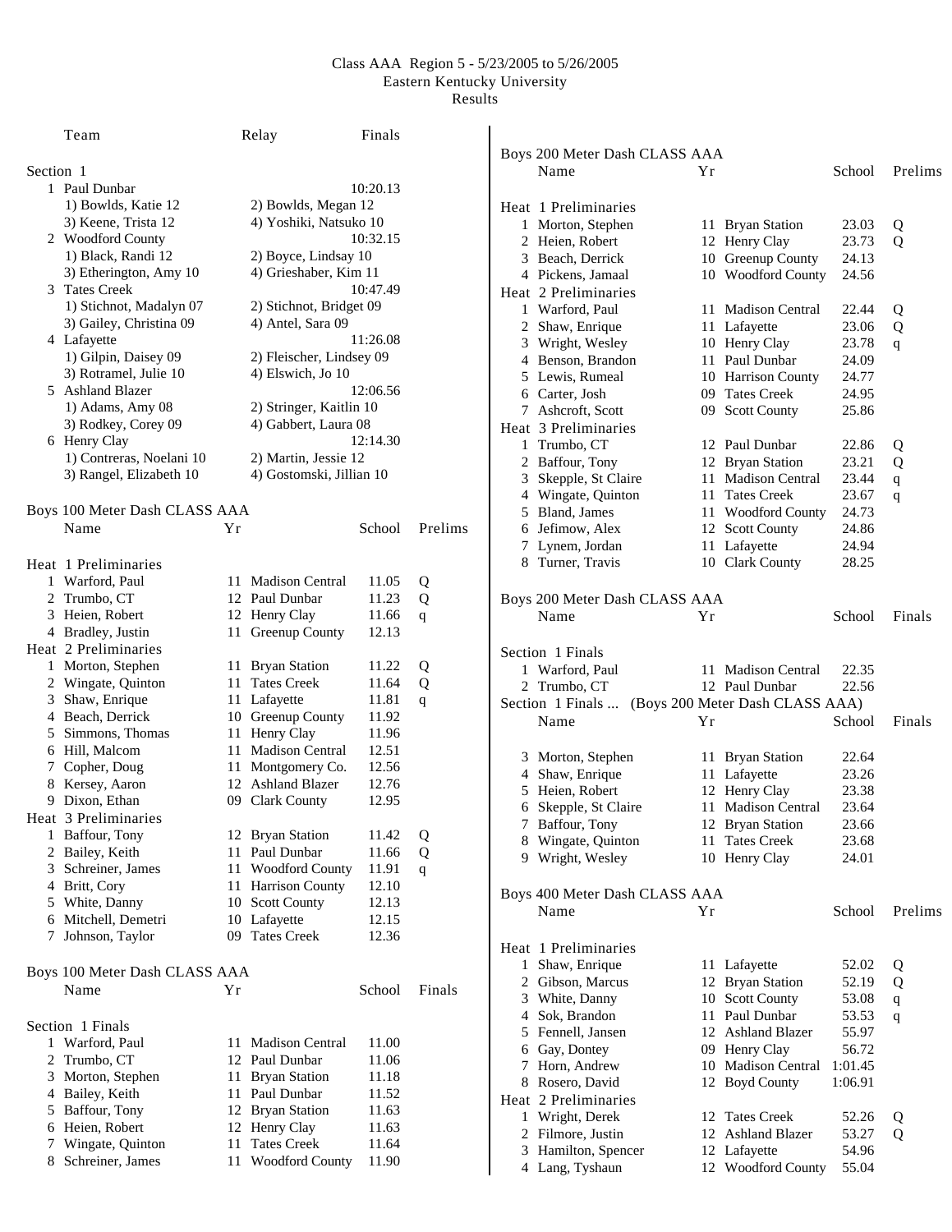|           | 5 Norris, Tyler<br>6 Moody, Kevin |    | 09 Paul Dunbar<br>12 Clark County | 56.41<br>58.59 |        |
|-----------|-----------------------------------|----|-----------------------------------|----------------|--------|
|           | 7 Arthur, Eric                    |    | 10 Boyd County                    | 1:04.75        |        |
|           | --- Dennis, Michael               |    | 11 Harrison County                | DNF            |        |
|           | Heat 3 Preliminaries              |    |                                   |                |        |
|           | 1 Vereen, Ken                     |    | 11 Tates Creek                    | 51.81          | Q      |
|           | 2 Scott, Rashadd                  |    | 12 Bryan Station                  | 53.35          | Q      |
|           | 3 Halasek, Trent                  |    | 09 Scott County                   | 53.71          | q      |
|           | 4 Sexton, Tyler                   |    | 12 Henry Clay                     | 54.01          |        |
|           | 5 Haertel, Chase                  |    | 11 Woodford County                | 56.24          |        |
|           | 6 Blackburn, Kent                 | 11 | <b>Madison Central</b>            | 1:02.02        |        |
|           | 7 Spicer, Luke                    |    | 10 Montgomery Co.                 | 1:02.16        |        |
|           | Boys 400 Meter Dash CLASS AAA     |    |                                   |                |        |
|           | Name                              | Yr |                                   | School         | Finals |
|           | Section 1 Finals                  |    |                                   |                |        |
|           | 1 Vereen, Ken                     | 11 | <b>Tates Creek</b>                | 50.52          |        |
|           | 2 Wright, Derek                   |    | 12 Tates Creek                    | 50.82          |        |
|           | 3 Shaw, Enrique                   |    | 11 Lafayette                      | 51.38          |        |
|           | 4 White, Danny                    |    | 10 Scott County                   | 51.79          |        |
|           | 5 Gibson, Marcus                  |    | 12 Bryan Station                  | 51.79          |        |
|           | 6 Filmore, Justin                 |    | 12 Ashland Blazer                 | 51.80          |        |
|           | 7 Sok, Brandon                    |    | 11 Paul Dunbar                    | 52.39          |        |
|           | 8 Scott, Rashadd                  |    | 12 Bryan Station                  | 54.36          |        |
|           | Boys 800 Meter Run CLASS AAA      |    |                                   |                |        |
|           | Name                              | Υr |                                   | School         | Finals |
| Section 1 |                                   |    |                                   |                |        |
|           | 1 Thompson, Matthew               |    | 12 Harrison County                | 2:00.71        |        |
|           | 2 Spata, Thomas                   |    | 12 Tates Creek                    | 2:03.63        |        |
|           | 3 Halasek, Trent                  |    | 09 Scott County                   | 2:05.04        |        |
|           | 4 Gibson, Marcus                  |    | 12 Bryan Station                  | 2:05.16        |        |
|           | 5 Tuttle, Ben                     |    | 11 Woodford County 2:06.79        |                |        |
|           | 6 Smith, Justin                   |    | 11 Paul Dunbar                    | 2:07.19        |        |
|           | 7 Wilcox, Lucas                   |    | 11 Paul Dunbar                    | 2:07.91        |        |
|           | 8 Newman, Kyle                    |    | 12 Henry Clay                     | 2:08.38        |        |
|           | 9 Grubb, Daniel                   |    | 12 Greenup County                 | 2:08.70        |        |
|           | 10 Greishaber, David              |    | 09 Woodford County 2:09.55        |                |        |
|           | 11 Gurule, Angel                  |    | 11 Ashland Blazer                 | 2:12.97        |        |
|           | 12 Ellis, Aaron                   |    | 09 Boyd County                    | 2:16.03        |        |
|           | 13 Riley, Tim                     |    | 12 Scott County                   | 2:19.44        |        |
|           | 14 Pickett, Zachary               |    | 10 Harrison County                | 2:19.57        |        |
|           | 15 Mays, Les                      |    | 10 Lafayette                      | 2:22.79        |        |
|           | 16 Auble, Kyle                    |    | 12 Madison Central                | 2:23.22        |        |
|           | 17 Hunsucker, James               |    | 12 Bryan Station                  | 2:23.84        |        |
|           | 18 Sutphin, Drew                  |    | 09 Ashland Blazer                 | 2:24.12        |        |
|           | 19 Hilbert, Aaron                 |    | 11 Lafayette                      | 2:27.01        |        |
|           | 20 Matthews, Steven               |    | 09 Madison Central                | 2:32.81        |        |
|           | 21 Lewis, Colton                  |    | 07 Clark County                   | 2:45.23        |        |
|           | --- Norman, Daniel                |    | 09 Tates Creek                    | <b>DNF</b>     |        |
|           | Boys 1600 Meter Run CLASS AAA     |    |                                   |                |        |
|           | Name                              | Υr |                                   | School         | Finals |
| Section 1 |                                   |    |                                   |                |        |
| 1         | Spata, Thomas                     |    | 12 Tates Creek                    | 4:35.03        |        |
|           | 2 Kuntz, Cullen                   |    | 09 Woodford County 4:35.83        |                |        |
|           | 3 Evans, Joe                      |    | 11 Paul Dunbar                    | 4:37.19        |        |
|           | 4 Chapman, Adam                   |    | 10 Paul Dunbar                    | 4:47.55        |        |

|           | 5 Hunsucker, James                         |      | 12 Bryan Station            | 4:47.65  |         |
|-----------|--------------------------------------------|------|-----------------------------|----------|---------|
|           | 6 Grubb, Daniel                            |      | 12 Greenup County           | 4:51.87  |         |
|           | 7 Garnett, Lucas                           |      | 11 Harrison County          | 4:51.89  |         |
|           | 8 Adams, Ryan                              |      | 12 Madison Central          | 4:55.47  |         |
|           | 9 Neessen, Jimmy                           |      | 11 Woodford County 4:57.53  |          |         |
|           | 10 Norman, Daniel                          |      | 09 Tates Creek              | 4:59.99  |         |
|           | 11 Emmons, Jordan                          |      | 12 Boyd County              | 5:02.77  |         |
|           | 12 Poindexter, Michael                     |      | 12 Henry Clay               | 5:04.24  |         |
|           | 13 McComb, William                         |      | 11 Henry Clay               | 5:06.78  |         |
|           | 14 Lutz, Michael                           |      | 11 Ashland Blazer           | 5:07.68  |         |
|           | 15 Johnson, Larry                          |      | 09 Bryan Station            | 5:08.51  |         |
|           | 16 Puckett, Ryan                           |      | 08 Harrison County          | 5:09.87  |         |
|           | 17 Hilbert, Aaron                          |      | 11 Lafayette                | 5:26.00  |         |
|           | 18 Hale, Allen                             |      | 09 Scott County             | 5:29.24  |         |
|           | 19 Spicer, Luke                            |      | 10 Montgomery Co.           | 5:31.43  |         |
|           | 20 Marcum, Bill                            |      | 09 Madison Central          | 5:35.54  |         |
|           | 21 Wyatt, Paul                             |      | 09 Clark County             | 5:46.93  |         |
|           | 22 Tatman, Alex                            |      | 09 Ashland Blazer           | 5:48.49  |         |
|           | 23 Long, Stacy                             |      | 12 Boyd County              | 5:49.47  |         |
|           | 24 Hall, Matt                              |      | 10 Montgomery Co.           | 5:55.04  |         |
|           |                                            |      |                             |          |         |
|           | Boys 3200 Meter Run CLASS AAA              |      |                             |          |         |
|           | Name                                       | Yr   |                             | School   | Finals  |
|           |                                            |      |                             |          |         |
| Section 1 |                                            |      |                             |          |         |
|           | 1 Marchi, Antonio                          |      | 11 Henry Clay               | 10:09.85 |         |
|           | 2 Hopgood, Miles                           |      | 11 Paul Dunbar              | 10:20.38 |         |
|           | 3 Rice, Chris                              |      | 10 Woodford County10:28.54  |          |         |
|           | 4 Goodin, Joe                              | 11   | <b>Tates Creek</b>          | 10:29.02 |         |
|           | Section 1  (Boys 3200 Meter Run CLASS AAA) |      |                             |          |         |
|           | Name                                       | Yr   |                             |          | Finals  |
|           |                                            |      |                             | School   |         |
|           |                                            |      |                             |          |         |
|           |                                            |      |                             |          |         |
|           | 5 Evans, Joe                               |      | 11 Paul Dunbar              | 10:35.06 |         |
|           | 6 Lutz, Mike                               |      | 12 Henry Clay               | 11:01.32 |         |
|           | 7 Riley, Tim                               |      | 12 Scott County             | 11:08.87 |         |
|           | 8 Garnett, Lucas                           |      | 11 Harrison County 11:14.45 |          |         |
|           | 9 Kuntz, Cullen                            |      | 09 Woodford County11:15.39  |          |         |
|           | 10 Flynt, Tyler                            |      | 10 Scott County             | 11:30.67 |         |
|           | 11 Lutz, Michael                           | 11   | <b>Ashland Blazer</b>       | 11:37.24 |         |
| 12        | Thompson, Bo                               |      | 10 Boyd County              | 11:49.63 |         |
| 13        | Puckett, Ryan                              |      | 08 Harrison County 12:04.57 |          |         |
|           | 14 Stevens, Craig                          |      | 10 Madison Central 12:14.70 |          |         |
|           | 15 Orchard, Anthony                        | 11 - | Madison Central 12:46.63    |          |         |
|           | 16 Lane, David                             |      | 08 Clark County             | 12:49.50 |         |
|           | 17 Tatman, Alex                            |      | 09 Ashland Blazer           | 13:07.62 |         |
|           | 18 Long, Stacy                             |      | 12 Boyd County              | 13:07.96 |         |
|           | 19 Cooke, Adam                             |      | 12 Lafayette                | 13:33.58 |         |
|           | 20 Ellis, Kyle                             |      | 10 Greenup County 16:44.82  |          |         |
|           |                                            |      |                             |          |         |
|           | Boys 110 Meter Hurdles CLASS AAA           |      |                             |          |         |
|           | Name                                       | Υr   |                             | School   | Prelims |
|           |                                            |      |                             |          |         |
|           | Heat 1 Preliminaries                       |      |                             |          |         |
| 1         | Bowling, Jeff                              |      | 12 Boyd County              | 15.66    | Q       |
|           | 2 Sisk, Tyler                              |      | 10 Paul Dunbar              | 15.73    | Q       |
|           | 3 Coleman, Mark                            |      | 10 Bryan Station            | 16.30    | Q       |
|           | 4 Kellough, Nick                           |      | 12 Ashland Blazer           | 18.36    | Q       |
|           | 5 Cutwright, Brandon                       |      | 11 Harrison County          | 20.29    |         |
|           | Heat 2 Preliminaries                       |      |                             |          |         |
|           | 1 Baffour, Tony                            |      | 12 Bryan Station            | 15.44    |         |
|           | 2 Mullins, James                           |      | 10 Harrison County          | 16.14    | Q<br>Q  |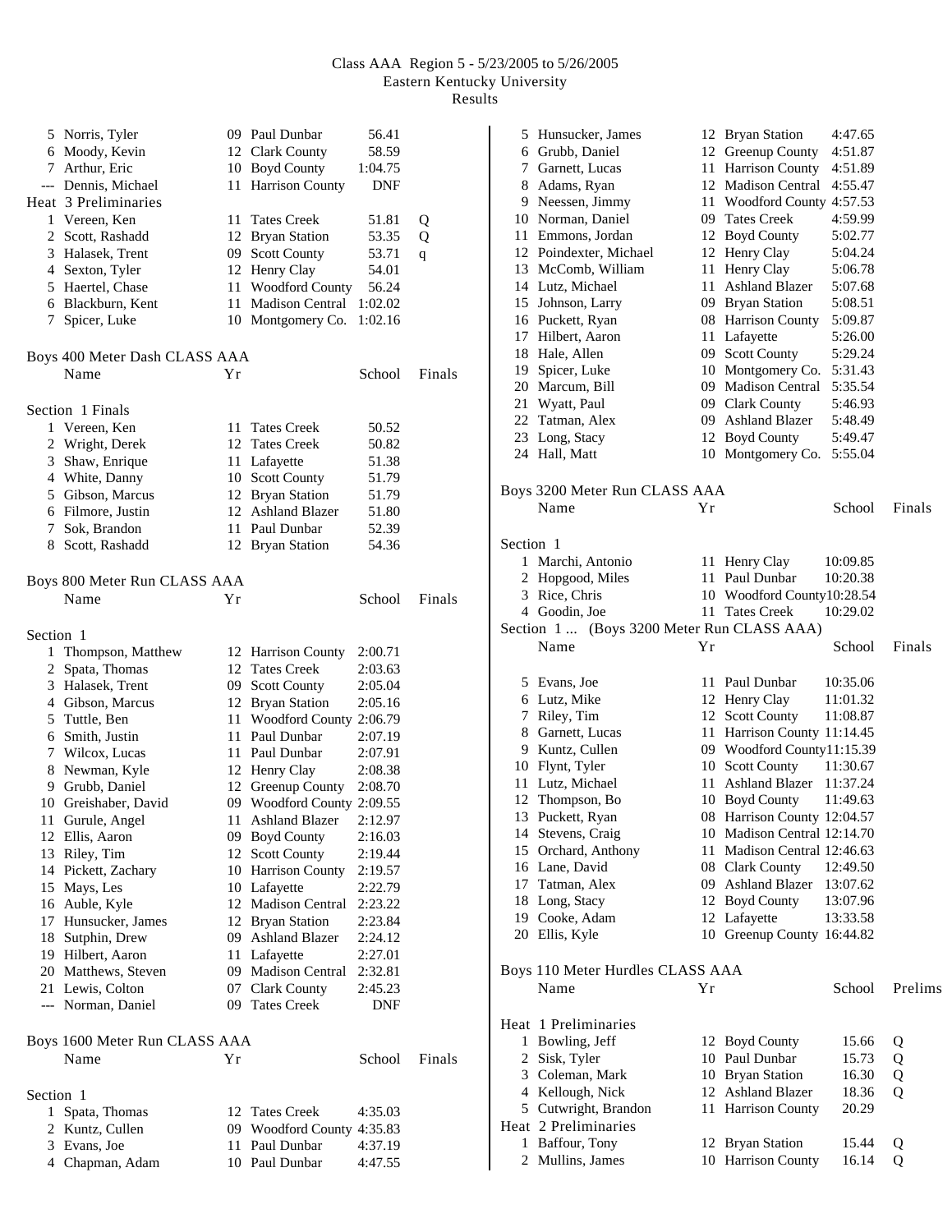| 3  | Wheeler, Will                            |    | 11 Paul Dunbar                        | 16.48          | Q       |
|----|------------------------------------------|----|---------------------------------------|----------------|---------|
|    | 4 Copher, Doug                           | 11 | Montgomery Co.                        | 17.29          | Q       |
|    | 5 Logan, Kenny                           |    | 10 Tates Creek                        | 17.76          | q       |
|    | 6 Flora, Jacob                           |    | 10 Woodford County                    | 17.96          |         |
|    | 7 Lawson, Brandon                        |    | 09 Scott County                       | 19.94          |         |
|    | 8 Buskey, Ross                           |    | 09 Ashland Blazer                     | 20.07          |         |
|    | Boys 110 Meter Hurdles CLASS AAA         |    |                                       |                |         |
|    | Name                                     | Υr |                                       | School         | Finals  |
|    | Section 1 Finals                         |    |                                       |                |         |
|    | 1 Bowling, Jeff                          | 12 | <b>Boyd County</b>                    | 15.22          |         |
|    | 2 Baffour, Tony                          | 12 | <b>Bryan Station</b>                  | 15.58          |         |
|    | 3 Sisk, Tyler                            |    | 10 Paul Dunbar                        | 15.90          |         |
|    | 4 Wheeler, Will                          |    | 11 Paul Dunbar                        | 15.99          |         |
|    | 5 Coleman, Mark                          |    | 10 Bryan Station                      | 16.09          |         |
|    | 6 Mullins, James                         |    | 10 Harrison County                    | 16.49          |         |
|    | 7 Kellough, Nick                         |    | 12 Ashland Blazer                     | 17.11          |         |
|    | 8 Copher, Doug                           | 11 | Montgomery Co.                        | 17.79          |         |
|    | 9 Logan, Kenny                           |    | 10 Tates Creek                        | 17.91          |         |
|    | Boys 300 Meter Hurdles CLASS AAA         |    |                                       |                |         |
|    | Name                                     | Υr |                                       | School         | Prelims |
|    | Heat 1 Preliminaries                     |    |                                       |                |         |
|    | 1 Bowling, Jeff                          |    | 12 Boyd County                        | 41.34          | Q       |
|    | 2 Wheeler, Will                          | 11 | Paul Dunbar                           | 41.75          | Q       |
|    | 3 Salim, Cat                             |    | 12 Lafayette                          | 41.99          | Q       |
|    | 4 Coleman, Mark                          |    | 10 Bryan Station                      | 42.16          | Q       |
|    | 5 Mullins, James                         |    | 10 Harrison County                    | 44.24          | q       |
|    | 6 Burke, Jon                             | 11 | <b>Ashland Blazer</b>                 | 44.33          |         |
|    | 7 Mobley, Brandon                        |    | 10 Scott County                       | 46.50          |         |
|    | 8 Isaacs, Daniel                         |    | 12 Madison Central                    | 48.56          |         |
|    | 9 Logan, Kenny                           |    | 10 Tates Creek                        | 49.41          |         |
|    | Heat 2 Preliminaries                     |    |                                       |                |         |
|    | 1 Douglas, Scott                         | 11 | Paul Dunbar                           | 41.41          | Q       |
|    | 2 Webb, Emmanual                         | 11 | <b>Bryan Station</b>                  | 41.61          | Q       |
|    | 3 Canty, Justin                          |    | 12 Ashland Blazer                     | 42.89          | Q       |
|    | 4 Copher, Doug                           | 11 | Montgomery Co.                        | 44.21          | Q       |
| 5  | Cooper, Nick                             | 11 | Henry Clay                            | 45.78          |         |
| 6  | Flora, Jacob                             |    | 10 Woodford County                    | 46.42          |         |
| 8. | 7 Lawson, Brandon<br>Turner, Eric        |    | 09 Scott County<br>09 Harrison County | 46.82<br>46.96 |         |
|    |                                          |    |                                       |                |         |
|    | Boys 300 Meter Hurdles CLASS AAA<br>Name | Υr |                                       | School         | Finals  |
|    |                                          |    |                                       |                |         |
|    | Section 1 Finals                         |    |                                       |                |         |
|    | 1 Bowling, Jeff                          |    | 12 Boyd County                        | 40.06          |         |
|    | 2 Wheeler, Will                          | 11 | Paul Dunbar                           | 40.88          |         |
|    | 3 Webb, Emmanual                         | 11 | <b>Bryan Station</b>                  | 41.10          |         |
|    | 4 Salim, Cat                             |    | 12 Lafayette                          | 41.30          |         |
|    | 5 Douglas, Scott                         | 11 | Paul Dunbar                           | 41.45          |         |
|    | 6 Coleman, Mark                          |    | 10 Bryan Station                      | 42.88          |         |
|    | 7 Copher, Doug                           | 11 | Montgomery Co.                        | 43.89          |         |
|    | Boys 4x100 Meter Relay CLASS AAA         |    |                                       |                |         |
|    | Team                                     |    | Relay                                 | Prelims        |         |

| Heat 1 Preliminaries |  |  |  |
|----------------------|--|--|--|
|                      |  |  |  |

|                  | 1 Paul Dunbar                                            | 44.15                    |   |  |
|------------------|----------------------------------------------------------|--------------------------|---|--|
|                  |                                                          |                          | Q |  |
|                  | 1) Bailey, Keith 11                                      | 2) Douglas, Scott 11     |   |  |
|                  | 3) Trumbo, CT 12                                         | 4) Sisk, Tyler 10        |   |  |
|                  | 2 Henry Clay                                             | 44.49                    | Q |  |
|                  | 1) Simmons, Thomas 11                                    | 2) Wright, Wesley 10     |   |  |
|                  | 3) James, Keith 10                                       | 4) Heien, Robert 12      |   |  |
|                  | 3 Woodford County                                        | 46.25                    | Q |  |
|                  | 1) Hughes, Mark 09                                       | 2) Schreiner, James 11   |   |  |
|                  | 3) Rice, Jacob 11                                        | 4) Scalf, David 11       |   |  |
|                  | 4 Harrison County                                        | 46.81                    | Q |  |
|                  | 1) Lewis, Rumeal 10                                      | 2) Clevinger, Jeffrey 11 |   |  |
|                  | 3) Britt, Cory 11                                        | 4) Wells, Lucas 10       |   |  |
|                  | 5 Lafayette                                              | 47.43                    | q |  |
|                  | 1) Mitchell, Demetri 10                                  | 2) Floyd, Leron 10       |   |  |
|                  | 3) Lynem, Jordan 11                                      | 4) Hamilton, Spencer 12  |   |  |
|                  | 6 Ashland Blazer                                         | 47.66                    |   |  |
|                  | 1) Chang, Adrian 11                                      | 2) Strother, Michael 11  |   |  |
|                  | 3) Sutphin, Drew 09                                      | 4) Kersey, Aaron 12      |   |  |
|                  | Heat 2 Preliminaries                                     |                          |   |  |
|                  | 1 Madison Central                                        | 44.73                    |   |  |
|                  |                                                          |                          | Q |  |
|                  | 1) Hill, Malcom 11                                       | 2) letcher, Ronnie 11    |   |  |
|                  | 3) Skepple, St Claire 11                                 | 4) Warford, Paul 11      |   |  |
|                  | 2 Bryan Station                                          | 44.73                    | Q |  |
|                  | 1) Blackburn, Corey 12                                   | 2) Haddix, John 12       |   |  |
|                  | 3) Hines, Walter 12                                      | 4) Moment, Brandon 12    |   |  |
|                  | Heat 2 Preliminaries  (Boys 4x100 Meter Relay CLASS AAA) |                          |   |  |
|                  | Team                                                     | Prelims<br>Relay         |   |  |
|                  |                                                          |                          |   |  |
|                  | 3 Tates Creek                                            | 45.52                    | Q |  |
|                  | 1) Wingate, Quinton 11                                   | 2) Coleman, James 10     |   |  |
|                  | 3) Davis, Donell 09                                      | 4) Sparks, Ty 09         |   |  |
|                  | 4 Scott County                                           | 45.90                    | Q |  |
|                  | 1) Garrett, Keith 09                                     | 2) Hill, Lewis 10        |   |  |
|                  | 3) Travis, Logan 09                                      | 4) Sandoval, Anthony 08  |   |  |
|                  | 5 Greenup County                                         | 48.34                    |   |  |
|                  |                                                          |                          |   |  |
|                  | 1) Bradley, Justin 11                                    | 2) Beach, Derrick 10     |   |  |
|                  | 3) Garred, Roman 11                                      | 4) Greathouse, Matt 11   |   |  |
|                  | 6 Boyd County                                            | 51.28                    |   |  |
|                  | 1) Burton, Ray 11                                        | 2) Conley, JD 11         |   |  |
|                  | 3) Meenach, Caleb 12                                     | 4) Pilkenton, Chris 11   |   |  |
|                  | --- George Rogers Clark                                  | DNF                      |   |  |
|                  | 1) Dixon, Ethan 09                                       | 2) Moody, Kevin 12       |   |  |
|                  | 3) Turner, Travis 10                                     | 4) Boldt, Jason 10       |   |  |
|                  |                                                          |                          |   |  |
|                  | Boys 4x100 Meter Relay CLASS AAA                         |                          |   |  |
|                  | Team                                                     | Finals<br>Relay          |   |  |
|                  |                                                          |                          |   |  |
| Section 1 Finals |                                                          |                          |   |  |
|                  | 1 Paul Dunbar                                            | 43.62                    |   |  |
|                  | 1) Bailey, Keith 11                                      | 2) Douglas, Scott 11     |   |  |
|                  | 3) Trumbo, CT 12                                         | 4) Sisk, Tyler 10        |   |  |
|                  | 2 Madison Central                                        | 43.84                    |   |  |
|                  | 1) Hill, Malcom 11                                       | 2) letcher, Ronnie 11    |   |  |
|                  | 3) Skepple, St Claire 11                                 | 4) Warford, Paul 11      |   |  |
|                  | 3 Henry Clay                                             | 43.86                    |   |  |
|                  | 1) Simmons, Thomas 11                                    |                          |   |  |
|                  |                                                          | 2) Wright, Wesley 10     |   |  |
|                  | 3) James, Keith 10                                       | 4) Heien, Robert 12      |   |  |
|                  | 4 Bryan Station                                          | 44.16                    |   |  |
|                  | 1) Blackburn, Corey 12                                   | 2) Haddix, John 12       |   |  |
|                  | 3) Hines, Walter 12                                      | 4) Moment, Brandon 12    |   |  |
|                  | 5 Tates Creek                                            | 44.83                    |   |  |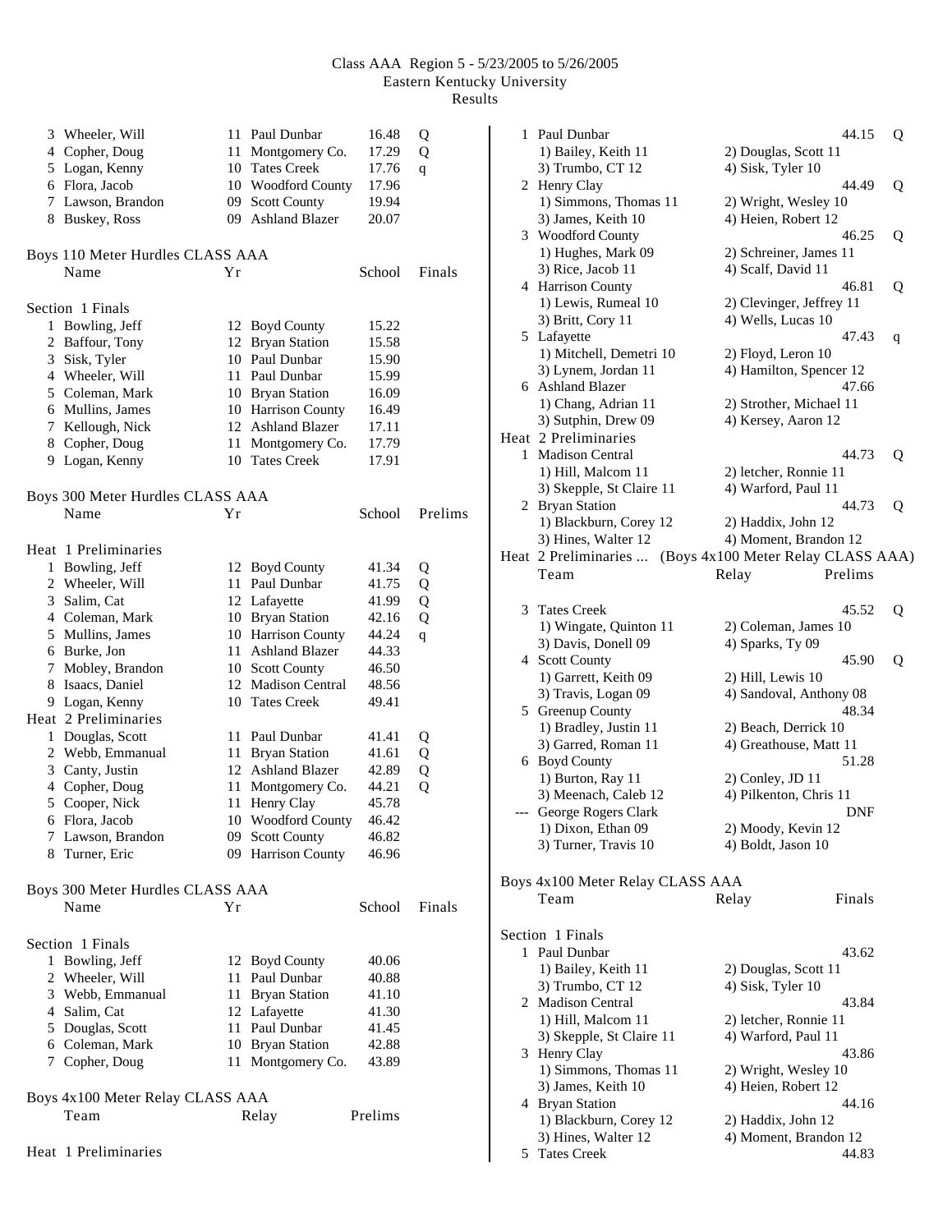|              | 1) Wingate, Quinton 11           | 2) Coleman, James 10     |   |
|--------------|----------------------------------|--------------------------|---|
|              | 3) Vereen, Ken 11                | 4) Sparks, Ty 09         |   |
|              | 6 Woodford County                | 44.89                    |   |
|              | 1) Hughes, Mark 09               | 2) Schreiner, James 11   |   |
|              | 3) Rice, Jacob 11                | 4) Lewis, Shawne 08      |   |
|              | 7 Scott County                   | 46.15                    |   |
|              | 1) Garrett, Keith 09             | 2) Hill, Lewis 10        |   |
|              | 3) Travis, Logan 09              | 4) Sandoval, Anthony 08  |   |
| 8            | <b>Harrison County</b>           | 46.68                    |   |
|              | 1) Lewis, Rumeal 10              |                          |   |
|              |                                  | 2) Clevinger, Jeffrey 11 |   |
|              | 3) Britt, Cory 11                | 4) Wells, Lucas 10       |   |
| 9.           | Lafayette                        | 47.31                    |   |
|              | 1) Mitchell, Demetri 10          | 2) Floyd, Leron 10       |   |
|              | 3) Lynem, Jordan 11              | 4) Hamilton, Spencer 12  |   |
|              |                                  |                          |   |
|              | Boys 4x200 Meter Relay CLASS AAA |                          |   |
|              | Team                             | Prelims<br>Relay         |   |
|              | Heat 1 Preliminaries             |                          |   |
| $\mathbf{1}$ | Paul Dunbar                      | 1:32.15                  |   |
|              |                                  |                          | Q |
|              | 1) Bailey, Keith 11              | 2) Benson, Brandon 11    |   |
|              | 3) Douglas, Scott 11             |                          |   |
|              | 2 Madison Central                | 1:33.24                  | Q |
|              | 1) Blackburn, Kent 11            | 2) Hill, Malcom 11       |   |
|              | 3) Skepple, St Claire 11         | 4) Warford, Paul 11      |   |
| 3            | <b>Scott County</b>              | 1:37.52                  | Q |
|              | 1) Garrett, Keith 09             | 2) Hill, Lewis 10        |   |
|              | 3) Travis, Logan 09              | 4) Sandoval, Anthony 08  |   |
|              | 4 Harrison County                | 1:37.63                  | Q |
|              | 1) Lewis, Rumeal 10              | 2) Clevinger, Jeffrey 11 |   |
|              | 3) Britt, Cory 11                | 4) Frazier, Keith 12     |   |
|              | 5 Greenup County                 | 1:38.82                  | q |
|              | 1) Bradley, Justin 11            | 2) Beach, Derrick 10     |   |
|              | 3) Garred, Roman 11              | 4) Greathouse, Matt 11   |   |
|              | <b>Tates Creek</b>               | DO                       |   |
|              | 1) Wright, Derek 12              | 2) Wingate, Quinton 11   |   |
|              | 3) Sparks, Ty 09                 | 4) Johnson, Taylor 09    |   |
|              | Heat 2 Preliminaries             |                          |   |
| 1            | <b>Bryan Station</b>             | 1:31.40                  | Q |
|              | 1) Andrews, Jamaun 12            | 2) Moment, Brandon 12    |   |
|              | 3) Haddix, John 12               | 4) Baffour, Tony 12      |   |
|              | 2 Henry Clay                     | 1:32.81                  | Q |
|              | 1) Simmons, Thomas 11            | 2) Sexton, Tyler 12      |   |
|              | 3) James, Keith 10               | 4) Wright, Wesley 10     |   |
|              | <b>Woodford County</b>           | 1:36.61                  |   |
| 3            |                                  |                          | Q |
|              | 1) Scalf, David 11               | 2) Pickens, Jamaal 10    |   |
|              | 3) Bland, James 11               | 4) Lang, Tyshaun 12      |   |
| 4            | <b>Ashland Blazer</b>            | 1:37.52                  | Q |
|              | 1) Strother, Michael 11          | $2)$ Burke, Jon 11       |   |
|              | 3) Chang, Adrian 11              | 4) Fedde, Clay 12        |   |
| 5            | Lafayette                        | 1:40.68                  |   |
|              | 1) Floyd, Leron 10               | 2) Mitchell, Demetri 10  |   |
|              | 3) Harding, Scott 09             | 4) Lynem, Jordan 11      |   |
| ---          | <b>Boyd County</b>               | DQ                       |   |
|              | 1) Robinette, Zach 10            | 2) Pilkenton, Chris 11   |   |
|              | 3) Caudill, Matt 10              | 4) Burton, Ray 11        |   |
|              | George Rogers Clark              | DQ                       |   |
|              | 1) Dixon, Ethan 09               | 2) Dixon, Darik 11       |   |
|              | 3) Lewis, Colton 07              | 4) Wyatt, Paul 09        |   |

|              | Section 1 Finals                     |                                                      |   |
|--------------|--------------------------------------|------------------------------------------------------|---|
|              | 1 Paul Dunbar                        | 1:31.34                                              |   |
|              | 1) Bailey, Keith 11                  | 2) Benson, Brandon 11                                |   |
|              | 3) Trumbo, CT 12                     | 4) Sisk, Tyler 10                                    |   |
|              | 2 Bryan Station                      | 1:31.86                                              |   |
|              | 1) Andrews, Jamaun 12                | 2) Moment, Brandon 12                                |   |
|              | 3) Haddix, John 12                   | 4) Baffour, Tony 12                                  |   |
| 3            | Henry Clay                           | 1:33.31                                              |   |
|              | 1) Simmons, Thomas 11                | 2) Sexton, Tyler 12                                  |   |
|              | 3) James, Keith 10                   | 4) Wright, Wesley 10                                 |   |
|              | 4 Madison Central                    | 1:33.70                                              |   |
|              | 1) letcher, Ronnie 11                | 2) Hill, Malcom 11                                   |   |
|              | 3) Skepple, St Claire 11             | 4) Warford, Paul 11                                  |   |
|              | 5 Ashland Blazer                     | 1:36.25                                              |   |
|              | 1) Strother, Michael 11              | 2) Filmore, Justin 12                                |   |
|              | 3) Smith, Joe 11                     | 4) Fedde, Clay 12                                    |   |
|              |                                      | Section 1 Finals  (Boys 4x200 Meter Relay CLASS AAA) |   |
|              | Team                                 | Relay<br>Finals                                      |   |
|              |                                      |                                                      |   |
|              | 6 Scott County                       | 1:36.53                                              |   |
|              | 1) Garrett, Keith 09                 | 2) Hill, Lewis 10                                    |   |
|              | 3) Travis, Logan 09                  | 4) Sandoval, Anthony 08                              |   |
| 7            | Harrison County                      | 1:37.40                                              |   |
|              | 1) Lewis, Rumeal 10                  | 2) Clevinger, Jeffrey 11                             |   |
|              | 3) Britt, Cory 11                    | 4) Wells, Lucas 10                                   |   |
|              | 8 Woodford County                    | 1:46.97                                              |   |
|              | 1) Scalf, David 11                   | 2) Pickens, Jamaal 10                                |   |
|              | 3) Bland, James 11                   | 4) Lang, Tyshaun 12                                  |   |
|              |                                      |                                                      |   |
|              |                                      |                                                      |   |
|              |                                      |                                                      |   |
|              | Boys 4x400 Meter Relay CLASS AAA     |                                                      |   |
|              | Team                                 | Prelims<br>Relay                                     |   |
|              |                                      |                                                      |   |
|              | Heat 1 Preliminaries                 |                                                      |   |
| $\mathbf{1}$ | <b>Woodford County</b>               | 3:37.41                                              | Q |
|              | 1) Greishaber, David 09              | 2) Tuttle, Ben 11                                    |   |
|              | 3) Haertel, Chase 11                 | 4) Pickens, Jamaal 10                                |   |
|              | 2 Paul Dunbar                        | 3:38.88                                              | Q |
|              | 1) Burton, Delorean 10               | 2) Bell, Kyle 10                                     |   |
|              | 3) Sok, Brandon 11                   | 4) Smith, Justin 11                                  |   |
|              | 3 Scott County                       | 3:40.02                                              | Q |
|              | 1) Halasek, Trent 09                 | 2) Mobley, Brandon 10                                |   |
|              | 3) White, Danny 10                   | 4) Travis, Logan 09                                  |   |
|              | 4 Bryan Station                      | 3:40.49                                              | Q |
|              | 1) Gibson, Marcus 12                 | 2) Banks, Juderan 12                                 |   |
|              | 3) Scott, Rashadd 12                 | 4) Coleman, Mark 10                                  |   |
|              | 5 Greenup County                     | 3:53.29                                              | q |
|              | 1) Grubb, Daniel 12                  | 2) Riley, Joe 11                                     |   |
|              | 3) Wright, Travis 10                 | 4) Jobe, Jordan 11                                   |   |
| 6            | <b>Madison Central</b>               | 4:03.14                                              |   |
|              | 1) Skepple, St Claire 11             | 2) Tracy, Scott 10                                   |   |
|              | 3) Adams, Ryan 12                    | 4) Auble, Kyle 12                                    |   |
|              | Heat 2 Preliminaries                 |                                                      |   |
| 1            | <b>Tates Creek</b>                   | 3:34.71                                              | Q |
|              |                                      | 2) Vereen, Ken 11                                    |   |
|              | 1) Wright, Derek 12                  |                                                      |   |
|              | 3) Cannon, Jamyle 11<br>2 Henry Clay | 4) Coleman, James 10<br>3:41.24                      | Q |

3) James, Keith 10 4) Heien, Robert 12 3 Ashland Blazer 3:47.95 Q

Team Relay Finals